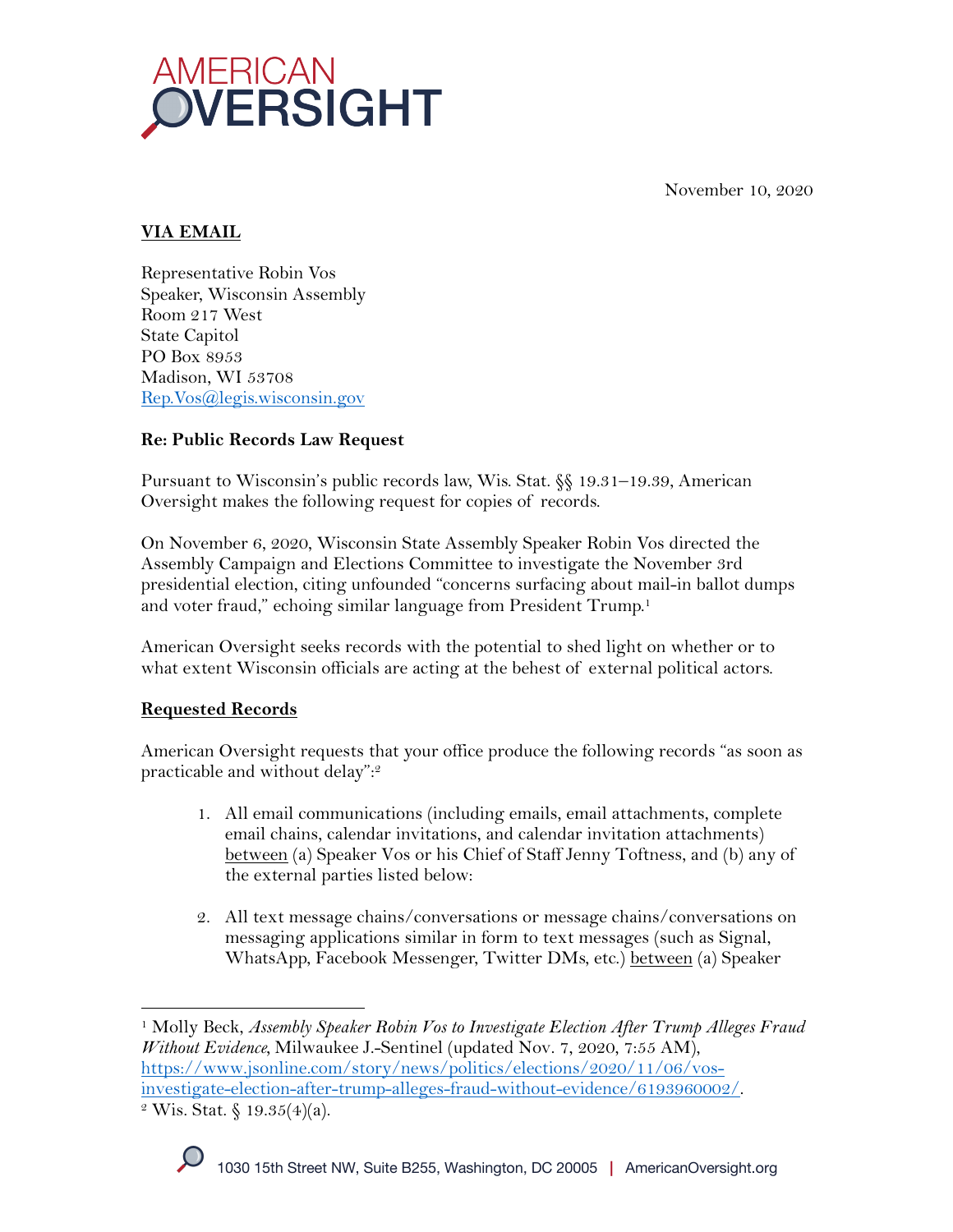Vos or his Chief of Staff Jenny Toftness, and (b) any of the external parties listed below:

# **External Parties:**

- i. Anyone communicating from an email address ending in @donaldtrump.com, @donaldjtrump.com, @trumpvictory.com, or @trumporg.com
- ii. John Gore, Alex Popatov, or anyone communicating from an email address ending in @jonesday.com
- iii. Justin Clark, Nathan Groth, Stefan Passantino, or anyone communicating from an email address ending in @michaelbest.com
- iv. Kory Langhofer, Thomas Basile, or anyone communicating from an email address ending in  $@$ statecraftlaw.com
- v. Brett Johnson, Eric Spencer, or anyone communicating from an email address ending in @swlaw.com
- vi. Anyone communicating from an email address ending in  $(a)$ gop.com,  $(a)$ rnchq.com,  $(a)$ wisgop.org, or  $(a)$ wisgop.info
- vii. Jason Stuckey (including, but not limited to, at jstuckey@bricker.com)
- viii. Jason Torchinsky (including, but not limited to, at jtorchinsky@hvjt.law)
- ix. Tom Fitton or anyone communicating from an email address ending in @judicialwatch.org
- x. Catherine Engelbrecht or anyone communicating from an email address ending in @truethevote.org
- xi. J. Christian Adams, Logan Churchwell, or anyone communicating from an email address ending in @publicinterestlegal.org or @electionlawcenter.com
- xii. Hans von Spakovsky or anyone communicating from an email address ending in @heritage.org
- xiii. James O'Keefe or anyone communicating from an email address ending in  $\omega$  projectveritas.com or  $\omega$  projectveritas action.com
- xiv. Jay Sekulow or anyone communicating from an email address ending in @aclj.org
- xv. Matt Schlapp or anyone communicating from an email address ending in @conservative.org
- xvi. Rudolph Giuliani, or anyone communicating on his behalf (such as Jo Ann Zafonte, Christianne Allen, Beau Wagner, or anyone communicating from an email address ending in
- @giulianisecurity.com, giulianipartners.com, gdcillc.com) xvii. Anyone communicating from an email address ending in mail.house.gov or senate.gov
- xviii. Anyone communicating from an email address ending in @lindseygraham.com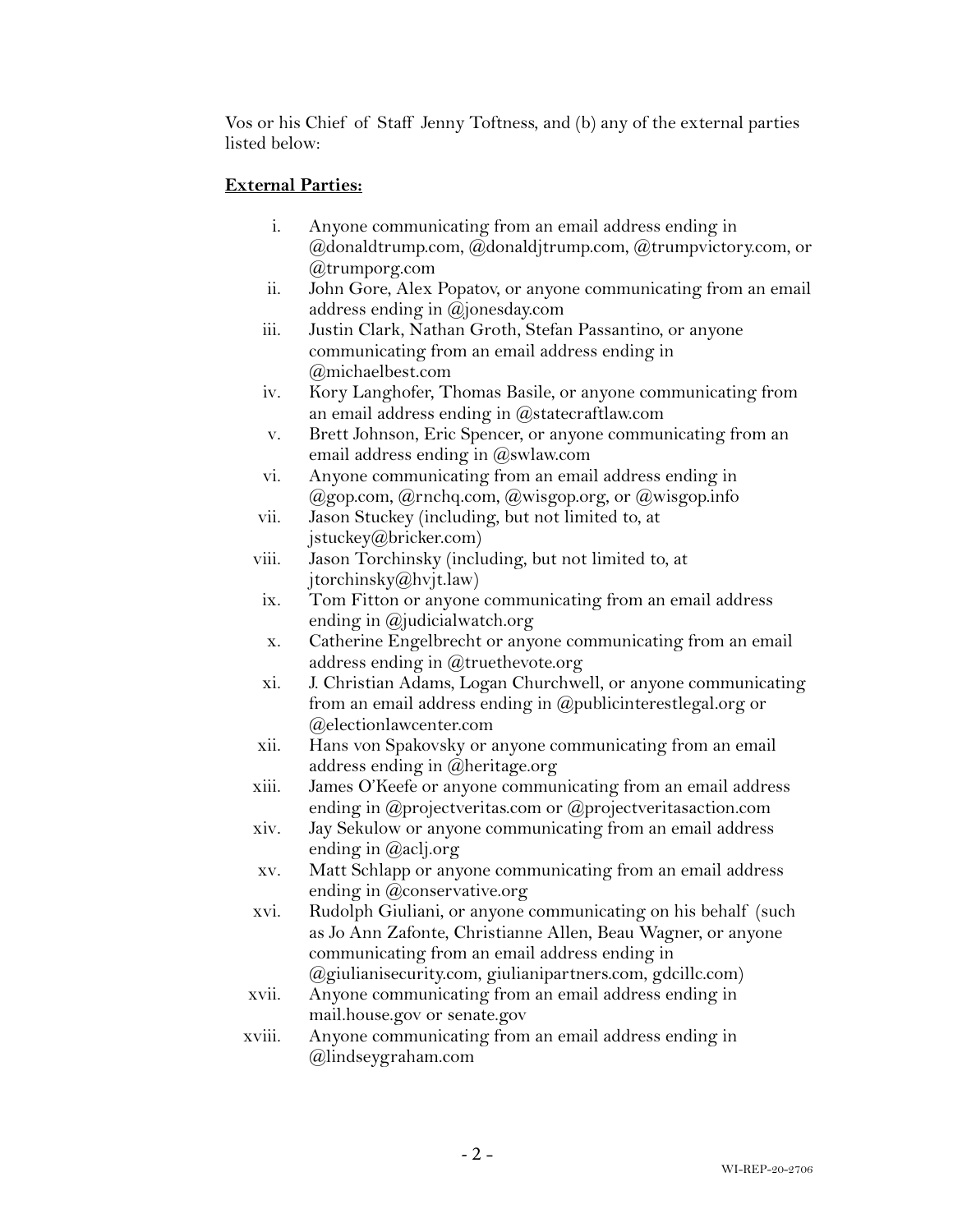For ease of reference, American Oversight has included email addresses where possible for the external parties listed. To be clear, however, American Oversight's request is not limited to email communications. Text messages or other messages similar in form to text messages between the listed parties are responsive to item 2 of this request.

Please note that American Oversight does not seek, and that this request specifically excludes, the initial mailing of news clips or other massdistribution emails. However, subsequent communications forwarding such emails are responsive to this request. In other words, for example, if Speaker Vos received a mass-distribution news clip email from the Honest Elections Project, that initial email would not be responsive to this request. However, if Speaker Vos forwarded that email to another individual with his own commentary, that subsequent message would be responsive to this request and should be produced.

Please provide all responsive records from October 26, 2020, through the date the search is conducted.

#### **Fee Waiver Request**

In accordance with Wis. Stat. § 19.35(3)(e), American Oversight respectfully requests that the records be produced without charge. Providing American Oversight with a waiver of fees is in the "public interest" because American Oversight will, in accordance with its organizational mission, make the records available to the public without charge. These disclosures will likely contribute to a better understanding of relevant government procedures by the general public.

American Oversight's work is aimed solely at serving the public interest. As a  $501(c)(3)$ nonprofit, American Oversight does not have a commercial purpose and the release of the information requested is not in American Oversight's financial interest. Rather, American Oversight's mission is to serve the public by promoting transparency in government, educating the public about government activities, and ensuring the accountability of government officials. American Oversight uses the information gathered, and its analysis of it, to educate the public through reports, press releases, or other media.3 American Oversight also makes materials it gathers available on its public

<sup>3</sup> *See generally News*, American Oversight, https://www.americanoversight.org/blog; *State Accountability Project, American Oversight*,

https://www.americanoversight.org/areas of investigation/state-local-investigations; *see, e.g., State Government Contacts with Voting-Restriction Activists*, American Oversight, https://www.americanoversight.org/investigation/state-government-contacts-withvoting-restriction-activists; *Wisconsin Documents Offer Window into Early Uncertainty over COVID-19*, American Oversight, https://www.americanoversight.org/wisconsindocuments-offer-window-into-early-uncertainty-over-covid-19.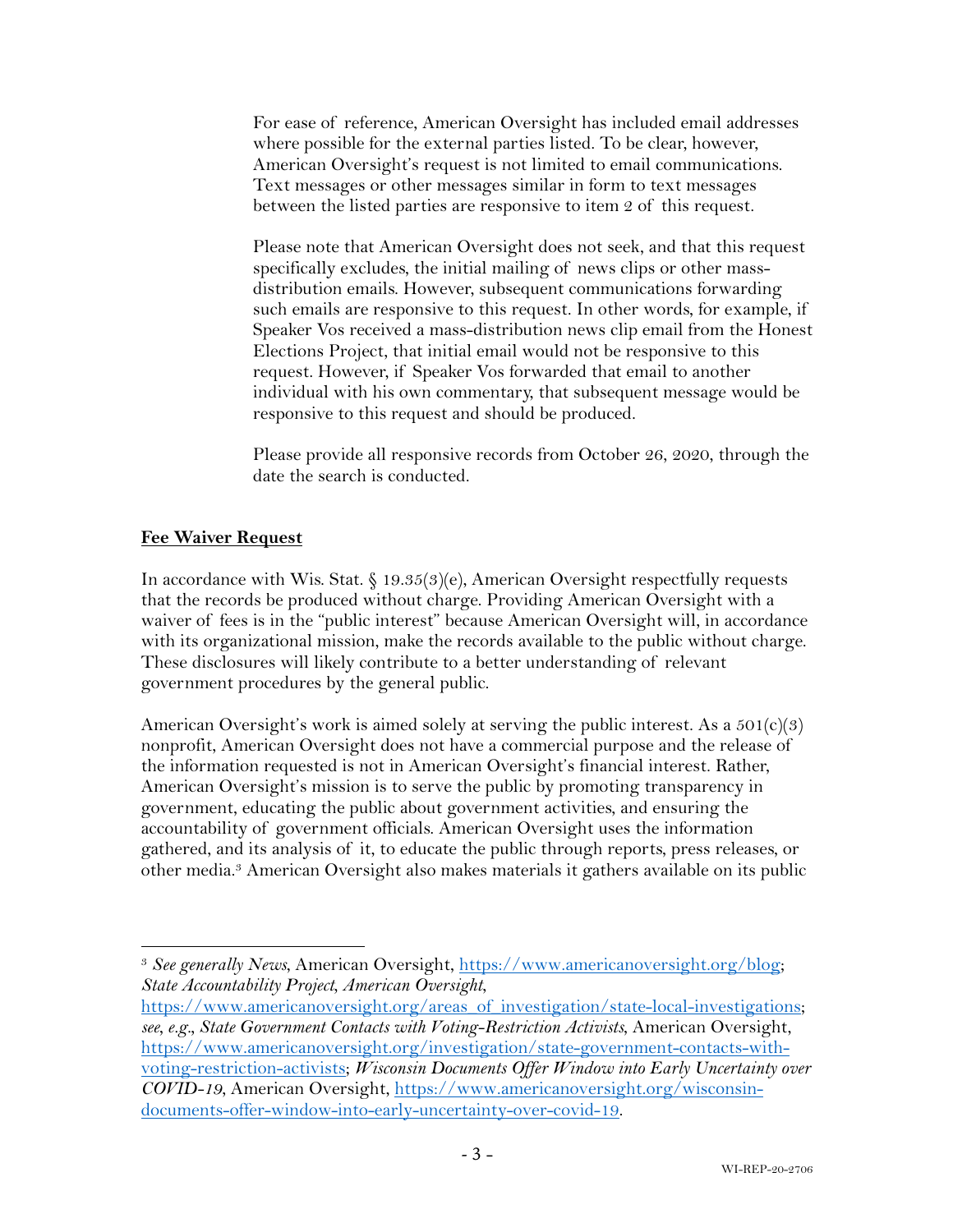website<sup>4</sup> and promotes their availability on social media platforms, such as Facebook and Twitter.<sup>5</sup>

The public has a significant interest in the conduct of elections in the state of Wisconsin. Records with the potential to shed light on this matter would contribute significantly to public understanding of operations of the government, including whether or to what extent entities external to the government may be attempting to exert influence over election administration. American Oversight is committed to transparency and makes the responses agencies provide to public records requests publicly available, and the public's understanding of the government's activities would be enhanced through American Oversight's analysis and publication of these records.

American Oversight asks that if its request for a fee waiver is denied in whole or in part, that you contact us prior to incurring any costs.

#### **Guidance Regarding the Search & Processing of Requested Records**

American Oversight seeks all responsive records regardless of format, medium, or physical characteristics. Our request also includes any attachments to these records. **No category of material should be omitted from search, collection, and production.**

Please search all locations and systems likely to have responsive records regarding official business. **You may not exclude searches of files or emails in the personal custody of your officials, such as personal email accounts.** Emails conducting government business sent or received on the personal account of the authority's officer or employee constitutes a record for purposes of Wisconsin's public records laws.6

In the event some portions of the requested records are properly exempt from disclosure, please disclose any reasonably segregable non-exempt portions of the requested records.7 If it is your position that a document contains non-exempt segments, but that those non-exempt segments are so dispersed throughout the document as to make segregation impossible, please state what portion of the document is non-exempt, and how the material is dispersed throughout the document. If a request is denied in whole, please state specifically that it is not reasonable to segregate portions of the record for release.

<sup>4</sup> *Documents,* American Oversight, https://www.americanoversight.org/documents.

 $5$  American Oversight currently has approximately 15,600 page likes on Facebook and 106,100 followers on Twitter. American Oversight, Facebook,

https://www.facebook.com/weareoversight/ (last visited Nov. 10, 2020); American Oversight (@weareoversight), Twitter, https://twitter.com/weareoversight (last visited Nov. 10, 2020).

<sup>6</sup> Wisc. Dep't of J., *Wisconsin Public Records Law Compliance Guide*, Oct. 2019, at 3, https://www.doj.state.wi.us/sites/default/files/office-opengovernment/Resources/PRL-GUIDE.pdf.<br>7 Wis. Stat. § 19.36(6).